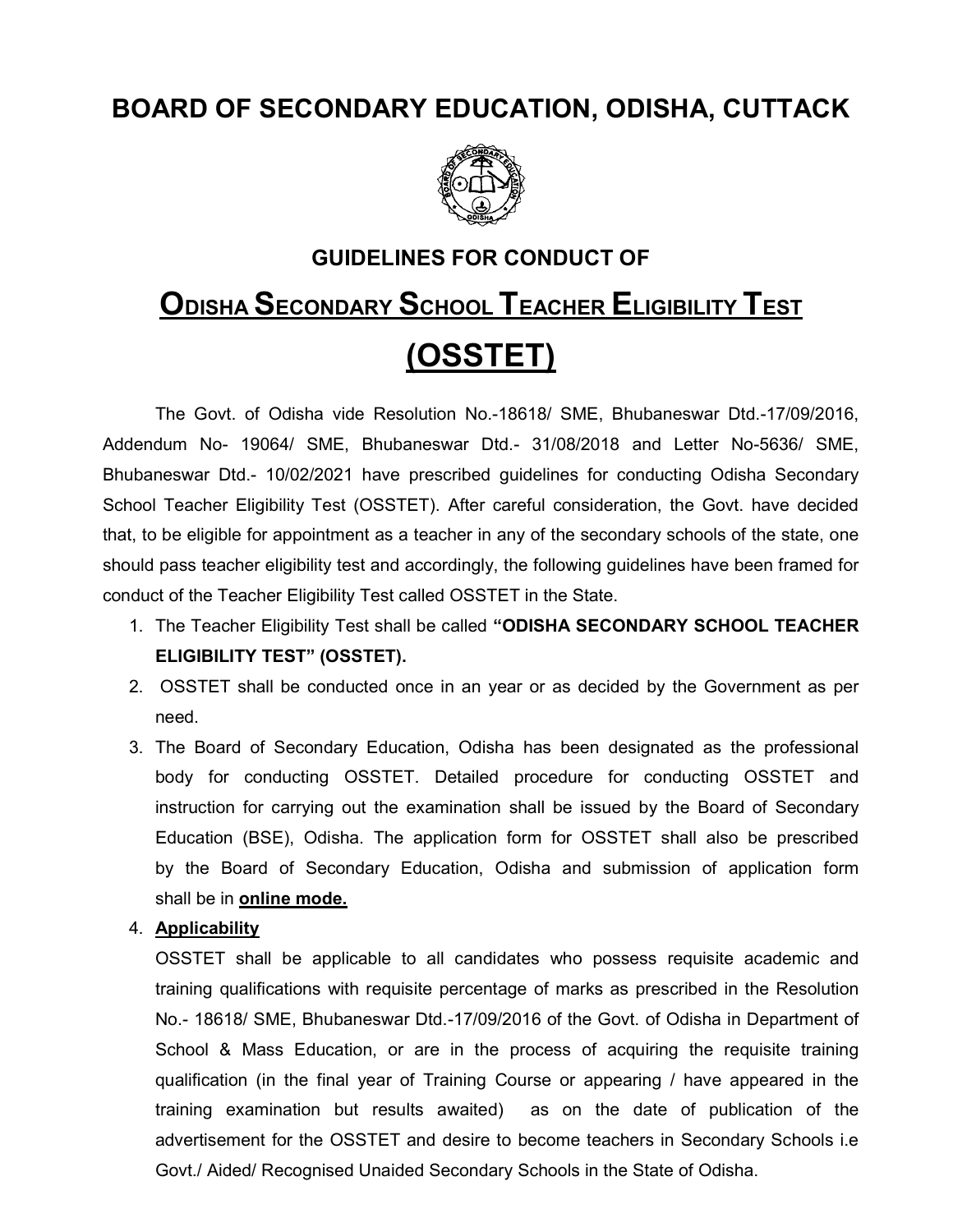# 5. Eligibility

## A. General Eligibility

He or she must be a citizen of India.

#### B. Ability to Read and Write Odia.

The candidate must be able to read and write in Odia. Any one of the following qualification will be taken into consideration to ascertain this ability of the candidate.

- (a) He/ she must have passed HSC Examination conducted by Board of Secondary Education, Odisha or an equivalent examination conducted by any other State Board or Central Board (like CBSE, ICSE) with Odia as a language subject i.e. First/ Second or Third Language.
- (b) He/ She must have passed +2/ Higher Secondary Examination conducted by Council of Higher Secondary Education, Odisha with Odia as an examination subject.
- (c) He must have passed Odia Examination of HSC/  $10<sup>th</sup>$  Standard Single Subject Examination conduct by the B.S.E., Odisha.

In case the candidate desire to be language teacher like Hindi/ Classical Teachers (Sanskrit/ Telgu/ Urdu), passing Odia Examination of  $07<sup>th</sup>$  Standard conducted by B.S.E., Odisha shall be allowed.

# C. Requisite Academic and Professional Qualification

The examination will be conducted in two different parts for the prospective teachers in two different categories such as :-

Category I :- Education Teachers (Trained Graduate Teachers in Science/ Arts, Hindi/ Classical Teacher (Sanskrit/ Urdu/ Telgu).

Category II :- Physical Education Teacher.

The requisite academic and professional qualification for admission to the OSSTET for these two categories are mentioned in the schedule/ table below :-

| <b>SI</b><br>No. | Category | Subject/ Stream                 | Academic and Professional qualification                                                                                                                                                                                                                                       |
|------------------|----------|---------------------------------|-------------------------------------------------------------------------------------------------------------------------------------------------------------------------------------------------------------------------------------------------------------------------------|
|                  |          | <b>Trained Graduate</b><br>Arts | Bachelor's Degree in Arts/ Commerce with two school subjects as Honours/<br>$1_{-}$<br>Elective / Pass/ Optional (list of school subjects at annexure-I) from a<br>recognised university having 50% marks in aggregate (45% for SC/ ST/ PH/<br>SEBC candidates)<br><b>AND</b> |
|                  |          |                                 | Bachelor in Education (B.Ed)/ 3 year integrated B.Ed.- M.Ed course from a<br><b>NCTE Recognised Institution.</b><br><b>OR</b><br>Four year integrated B.A.B.Ed from NCTE recognised Institution with two<br>2.                                                                |
|                  |          |                                 | school subjects as Honours/ Elective / Pass/ Optional (list of school subjects<br>at annexure-I) having 50% marks in aggregate (45% for SC/ ST /PH / SEBC<br>candidates).                                                                                                     |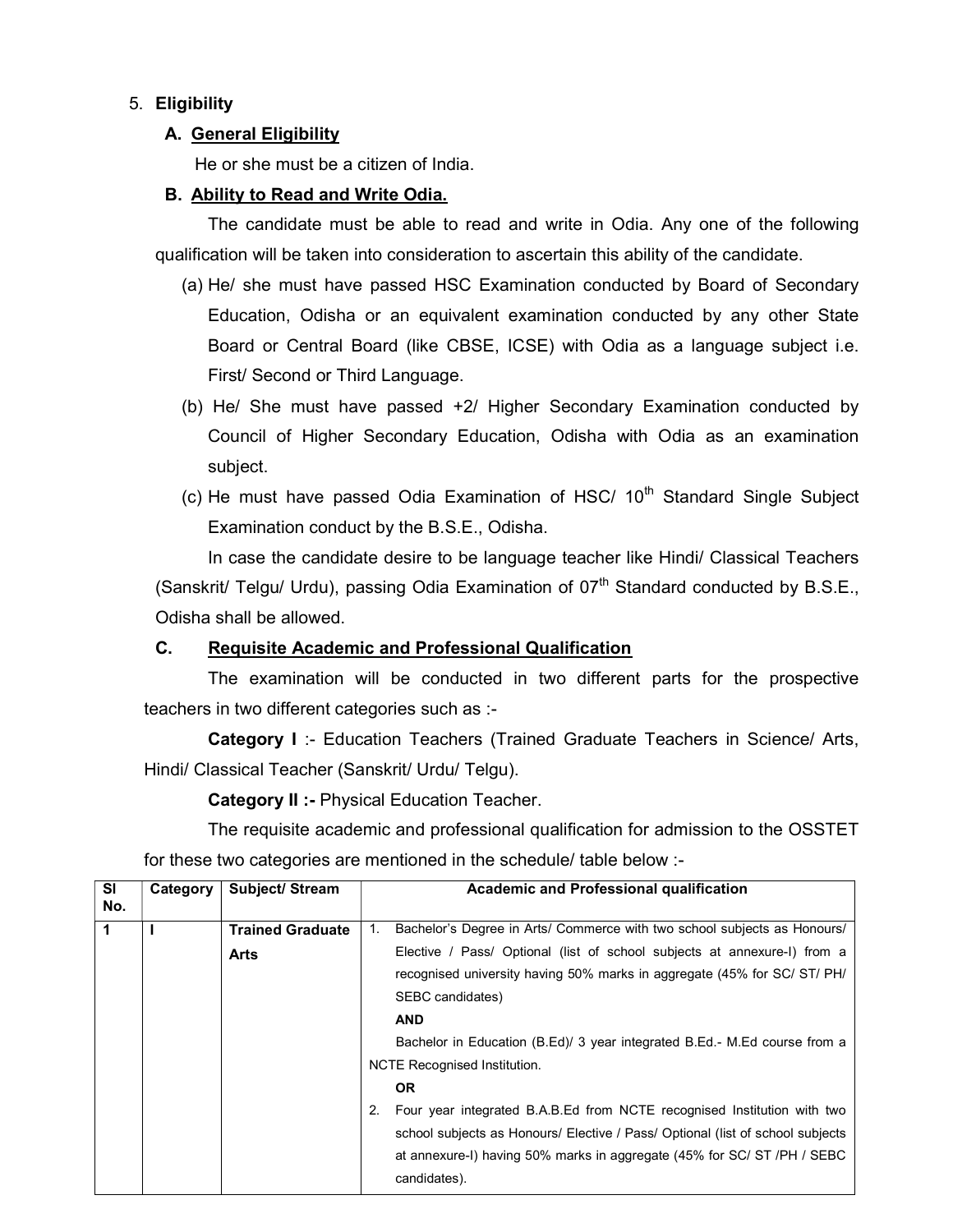| $\mathbf{2}$ | ı | <b>Trained Graduate</b> | Bachelor's Degree in science / B. Tech / B.E. Degree with two schools subject<br>1.                                                       |
|--------------|---|-------------------------|-------------------------------------------------------------------------------------------------------------------------------------------|
|              |   | <b>Science</b><br>(PCM) | as Honours/ Elective / Pass/ Optional (list of school subjects at annexure-I)                                                             |
|              |   | CBZ)                    | from a recognised university having 50% marks in aggregate (45% for SC/                                                                   |
|              |   |                         | ST/PH / SEBC candidates).                                                                                                                 |
|              |   |                         | <b>AND</b>                                                                                                                                |
|              |   |                         | Bachelor in Education (B.Ed)/ 3 year integrated B.Ed.- M.Ed course from a                                                                 |
|              |   |                         | NCTE Recognised Institution.                                                                                                              |
|              |   |                         | <b>OR</b>                                                                                                                                 |
|              |   |                         | Four year integrated B.Sc.B.Ed from a NCTE Recognised Institution with two<br>2.                                                          |
|              |   |                         | school subjects as Honours/ Elective / Pass/ Optional (list of school subjects                                                            |
|              |   |                         | at annexure-I) having 50% marks in aggregate (45% for SC/ ST/ PH/ SEBC                                                                    |
|              |   |                         | candidates).                                                                                                                              |
| 3            | ı | <b>Hindi Teacher</b>    | Bachelor's degree from a recognised University with Hindi as one of the<br>1.                                                             |
|              |   |                         | Honours/ Elective/ Optional/ Pass subject with minimum 50% marks in                                                                       |
|              |   |                         | aggregate (45% for SC/ ST/ PH/ SEBC candidates.)                                                                                          |
|              |   |                         | <b>AND</b>                                                                                                                                |
|              |   |                         | Any one of the following training qualifications.                                                                                         |
|              |   |                         | Hindi Sikshyan Parangat from Kendriya Hindi Sansthan, Agra.<br>a)                                                                         |
|              |   |                         | B.H.Ed. a course prescribed by NCTE, from a recognized University/<br>b)                                                                  |
|              |   |                         | Institution.                                                                                                                              |
|              |   |                         | B.Ed in Hindi, a course prescribed by NCTE, from Dakhin Bharat<br>C)                                                                      |
|              |   |                         | Hindi Prachar Sabha, Madras.                                                                                                              |
|              |   |                         | <b>OR</b>                                                                                                                                 |
|              |   |                         | 2.<br>Bachelor's Degree from a recognised University with minimum 50% marks in                                                            |
|              |   |                         | aggregate (45% for SC/ ST/ PH/ SEBC candidates)                                                                                           |
|              |   |                         | <b>WITH</b><br>One of the following qualifications :                                                                                      |
|              |   |                         | Rastrabhasa Ratna from Rastrabhasa Prachar Samiti, Wardha,<br>a)                                                                          |
|              |   |                         | Shastri (Hindi) from Orissa Rastrabhasa Parisad, Puri.<br>b)<br>Snataka (Acquired by June -2005, the date up to which the temporary<br>C) |
|              |   |                         | recognition has been granted) from Hindi Sikshya Samiti, Odisha,                                                                          |
|              |   |                         | Cuttack.<br>AND                                                                                                                           |
|              |   |                         | One of the following Training qualifications;                                                                                             |
|              |   |                         | Hindi Sikshyan Parangat from Kendriya Hindi Sansthan, Agra.<br>a)                                                                         |
|              |   |                         | B.H.Ed. a course prescribed by NCTE, from a recognized University/<br>b)                                                                  |
|              |   |                         | Institution.                                                                                                                              |
|              |   |                         | B.Ed in Hindi, a course prescribed by NCTE, from Dakhin Bharat Hindi<br>C)                                                                |
|              |   |                         | Prachar Sabha, Madras                                                                                                                     |
| 4            | ı | <b>Classical</b>        | Bachelor's Degree with Sanskrit as one of the Honours/ Elective / Optional/<br>1.                                                         |
|              |   | <b>Teacher</b>          | Pass subject from a recognised university with minimum 50% marks in                                                                       |
|              |   |                         | aggregate (45% for SC/ ST/ PH/ SEBC Candidates)                                                                                           |
|              |   | (Sanskrit)              | AND                                                                                                                                       |
|              |   |                         | Sikshya Shastri (Sanskrit), a course prescribed by NCTE, from a                                                                           |
|              |   |                         | Recognised University/ Institution.                                                                                                       |
|              |   |                         | 0R                                                                                                                                        |
|              |   |                         | Shastri (Sanskrit) with minimum 50% marks in aggregate (45% for SC/ ST/<br>2.                                                             |
|              |   |                         | PH/ SEBC candidates) from a recognized university                                                                                         |
|              |   |                         | <b>AND</b>                                                                                                                                |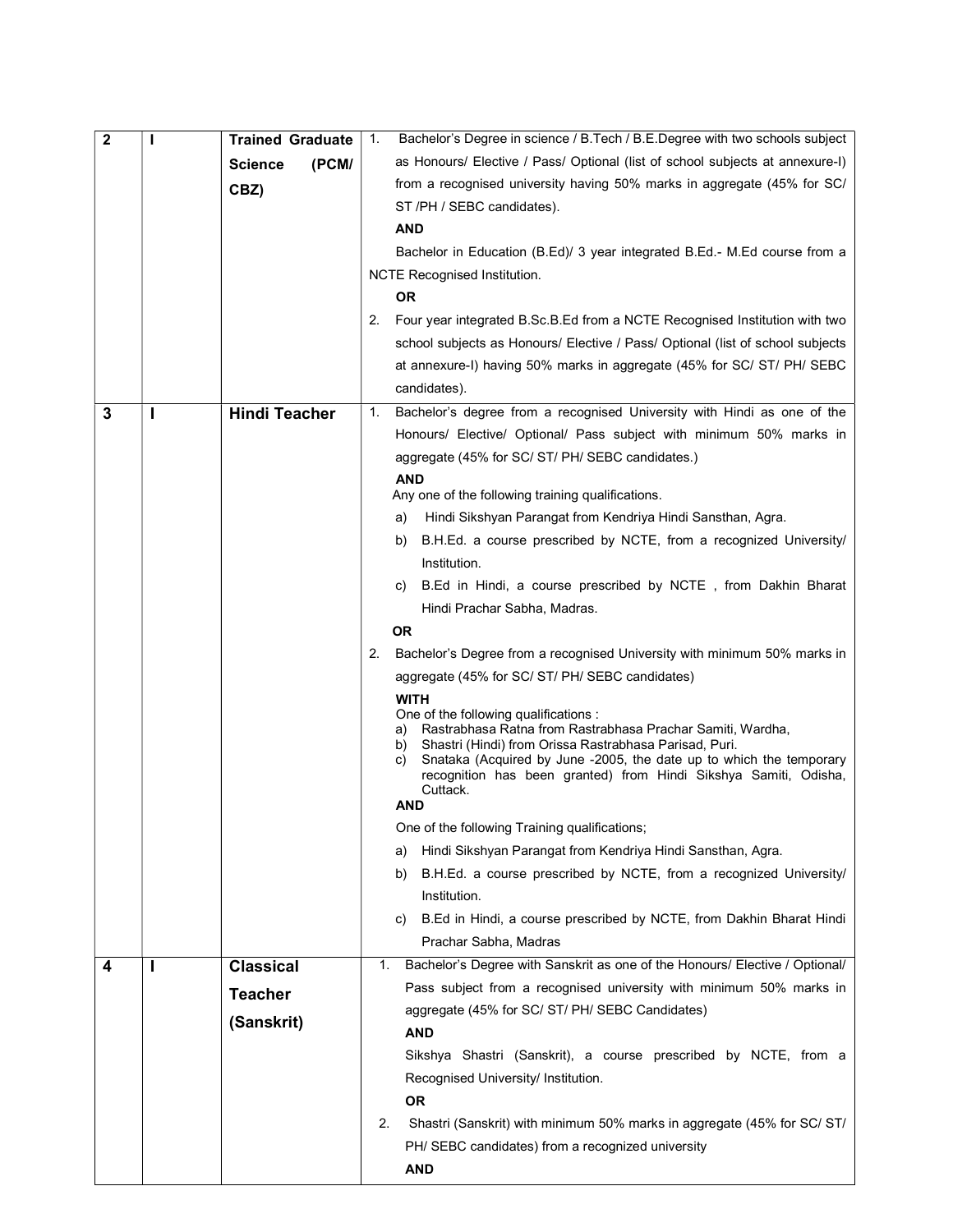|                |   |                        | Sikshya Shastri (Sanskrit), a course prescribed by NCTE, from a<br>Recognised University/ Institution. |
|----------------|---|------------------------|--------------------------------------------------------------------------------------------------------|
| 5              |   | <b>Classical</b>       | Alim with 50% marks in aggregate (45% for PH candidates).<br>1 <sup>1</sup>                            |
|                |   | <b>Teacher (Urdu)</b>  | <b>AND</b>                                                                                             |
|                |   |                        | B.Ed./ Urdu B.Ed. from a NCTE Recognised University/ Institution.                                      |
|                |   |                        | <b>OR</b>                                                                                              |
|                |   |                        | 2.<br>B.A. (Persian) WITH 50% marks in aggregate (45% PH Candidates)                                   |
|                |   |                        | <b>AND</b>                                                                                             |
|                |   |                        | B.Ed./ Urdu B.Ed. from a NCTE Recognised University/ Institution.                                      |
| 6.             |   | <b>Classical</b>       | Bachelor's Degree in Arts having Telgu as subject with minimum 50% marks<br>$1_{-}$                    |
|                |   | <b>Teacher (Telgu)</b> | in aggregate (45% for SC/ ST/ PH/ SEBC) candidates)                                                    |
|                |   |                        | <b>AND</b>                                                                                             |
|                |   |                        | Telgu B. Ed. from a University / Institution recognized by NCTE.                                       |
| $\overline{7}$ | Ш | <b>Physical</b>        | 1.<br>+2 or its equivalent examination from a recognized institution with minimum                      |
|                |   | <b>Education</b>       | 50% marks in aggregate (45% for SC/ ST/ PH/ SEBC) candidates).                                         |
|                |   | Teacher                | <b>AND</b>                                                                                             |
|                |   |                        | C.P.Ed./ B.P.Ed./ M.P.Ed. From a recognized Board/ University.<br>2.                                   |

"Provided that candidates who are in the process of acquiring the requisite training qualification i.e. are in the final year of Training Course or are appearing/ have appeared in the Training Examination but results not published, as mentioned in the above Table as on the date of publication of the Advertisement for the OSSTET are also eligible to appear the Test provided they satisfy all other eligibility conditions laid down in this resolution."

# 6. The Examination

- I. There shall be two papers of the OSSTET viz **Paper-I** and **Paper-II**.
	- a) Persons having requisite academic and training qualifications as per Category-I have to appear in Paper –I of the Examination.
	- b) Persons having requisite academic and training qualification as per Category–II have to appear in **Paper-II** of the examination.
- II. The Duration of the Test in each paper shall be 2 hours and 30 minutes.
- III. All questions will be Multiple Choice Question (MCQ) each carrying one mark with four alternatives out of which one is correct.
- IV. There shall be Four Sections in each paper.
- V. In section-I, Language I, Odia shall be compulsory for all categories of posts.
- VI. In section-II, Language II, English shall be compulsory for all categories of posts.
- VII. In section-III, under stream TGT (Arts) and TGT (Science for both PCM & CBZ), the questions shall be in English. The questions in other streams like Classical Teacher (Sanskrit/ Telgu/ Urdu) and Hindi Teacher shall be in respective languages/ scripts.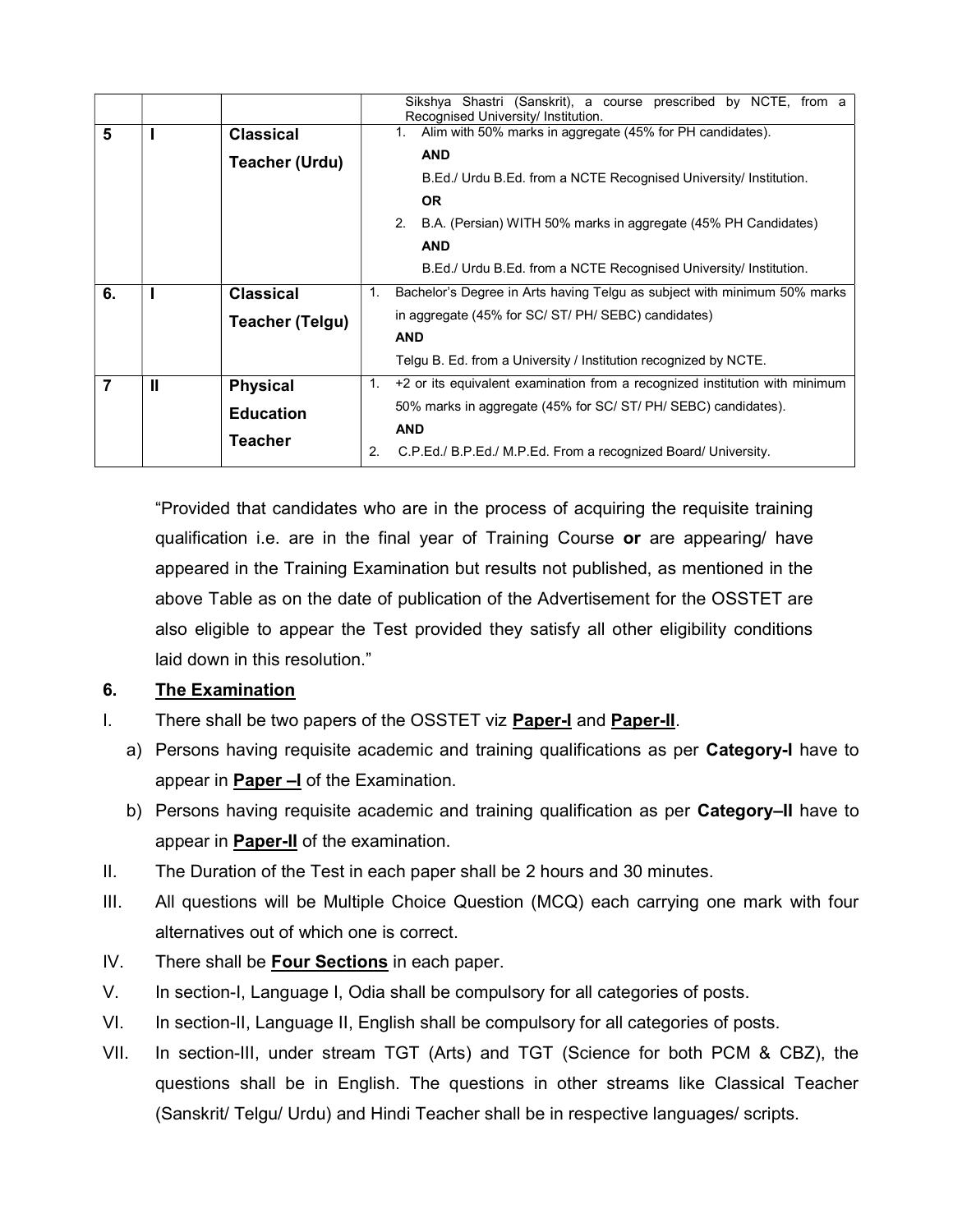- VIII. The questions in Section III for Paper-II (Category-II- Physical Education Teacher) shall be from the contents of C.P.Ed. Course and shall be in English.
- IX. In Section-IV the questions in Child Development, Pedagogy, School Management and Evaluation shall be in English and Compulsory for both the categories.
- X. There shall be no negative marking.

## 7. Qualifying Marks

 The minimum pass mark in each paper is 60%. A person securing 60% or more in each paper shall be considered to have qualified OSSTET. In case of SC/ ST/ PH/ SEBC candidates the minimum pass mark shall be 50%.

#### 8. Issue of Certificate and Mark Sheet

 Successful candidates shall be awarded OSSTET Pass Certificate by the B.S.E., Odisha.

#### 9. Validity of OSSTET Certificate

 The OSSTET Pass Certificate shall remain valid till the candidate reaches the upper age limit prescribed for recruitment of teachers as per rules or executive instructions prescribed by the Govt. from time to time.

#### 10. Number of Chances

 There shall be no restriction on the number of attempts a person can take for acquiring OSSTET Pass certificate.

#### 11. Weightage

 The weightage of OSSTET scores in the recruitment process may be decided by the Government from time to time while prescribing the eligibility conditions for recruitment.

# 12. Qualifying OSSTET - Only an eligibility

 Qualifying the OSSTET would not confer a right on any person for recruitment/ employment in any of the Govt. or Govt. Aided schools and it may be treated as one of the essential eligibility criteria for appointment. The eligibility for recruitment shall be determined by the concerned recruiting agency/ appointing authority on the basis of all eligibility conditions prescribed by Govt. from time to time.

#### 13. Conduct of OSSTET Examination.

 The examination shall be conducted by the Board of Secondary Education, Odisha. Detailed guidelines for conduct of examination including nature and standard of question, selection of examination centres, format of application form, fee structure, valuation of answer sheets, declaration of results, issue of pass certificates etc shall be framed by the Board of Secondary Education, Odisha.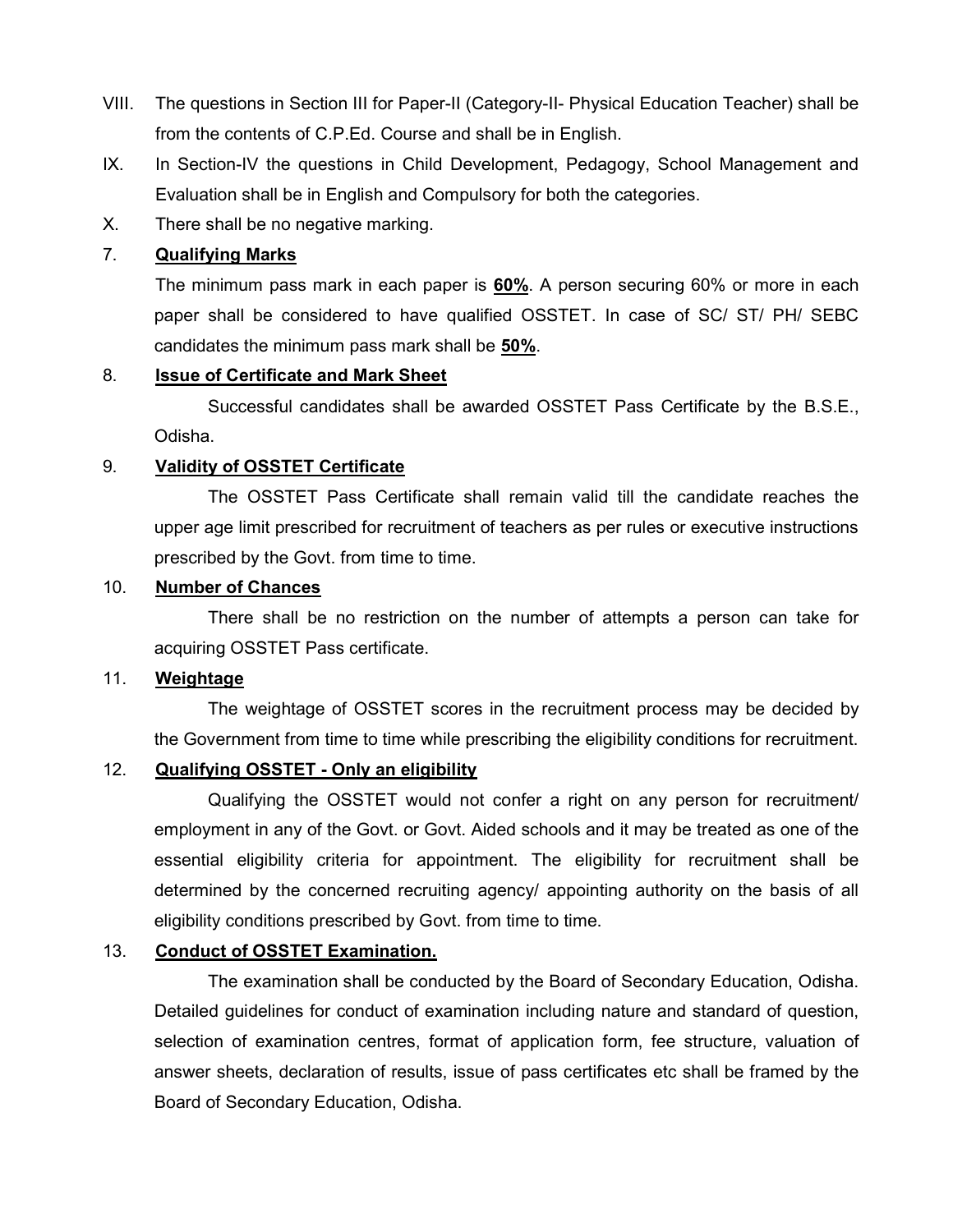## 14. Syllabus.

 The detail syllabus for subject of both the papers of OSSTET have been prepared by the Director, TE and SCERT, Odisha in consultation with BSE, Odisha and is available in the websites www.bseodisha.ac.in & www.bseodisha.nic.in of B.S.E., Odisha.

## 15. Scheme

 The scheme of examination for OSSTET has been annexed to this guideline at Annexure-II.

# 16. Facilities for Physically Challenged Candidates

The candidates having PH certificate with 40% disability or more shall be treated as PH candidate and can avail the required facilities meant for PH candidate in respect of OSSTET.

- I. The candidates having PH certificate with disability less than 40% shall be treated as general candidate.
- II. The PH candidate not able to read and/ or write will be provided with facility of a scribe (helper writer) as per the following guidelines.
	- (a) These candidates shall have to report before the Centre Superintendent four days prior to date of commencement of examination with original PH certificate, Admit Card and an application requesting for a scribe (helper writer).
	- (b) The Centre Superintendent shall arrange scribes for these candidates whose qualification shall be as follows. Paper-I- Student reading in +3 Courses in regular mode or below Paper-II- Student reading in +2 Courses or below No relaxation form the above qualifications shall be allowed.
	- (c) These candidates will be given 50 minutes more time than the usual timing of the examination.
- III. The Centre Superintendent should contact the concerned District Education Officer in this regard for smooth conduct of the examination, so that these candidates are not in any case deprived of appearing at the examination.

# 17. Disputes.

 All disputes pertaining to the conduct of OSSTET examination shall be subject to jurisdiction of BSE, Odisha.

B.S.E., Odisha, Cuttack B.S.E., Odisha, Cuttack

Secretary, **President,** President,